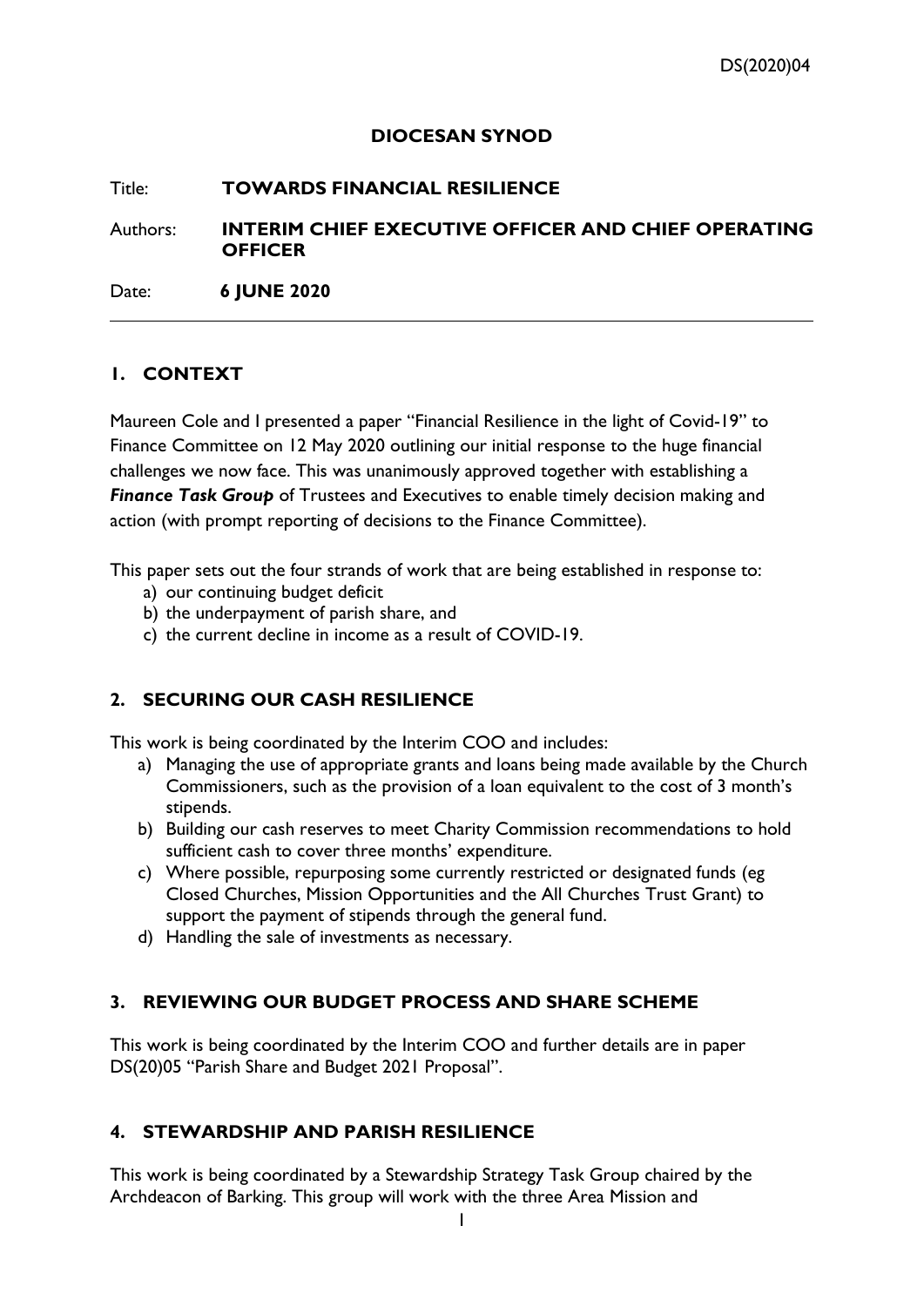Ministry/Stewardship/Development Advisers to develop and implement a strategy to deepen engagement. Areas under consideration include:

- a) **Researching** the short and long-term impact of COVID-19 on the financial resilience of parishes and new church communities, and to make an assessment of how they have responded to the challenge of moving from Subsidy to Sustainability.
- b) **Promoting** the call for generosity and sacrificial giving as a fundamental part of discipleship, working with the MMAs and parish clergy over the next 12 months to deliver a differentiated and targeted series of interventions to encourage cultural change and deeper giving.
- c) **Promoting** the use of the Parish Giving Scheme and exploring other opportunities for parishes to strengthen and broaden their financial stability.

# **5. REDUCING EXPENDITURE**

This work is being coordinated by the Interim CEO and includes:

- a) **Maximising the use of Government support.** We have already furloughed some DBF employees including: front of house staff and some of the Education Team plus staff at Pleshey and in our three Sparrows settings. The Retreat House at Pleshey will apply for the £25k grant to support the hospitality sector.
- b) **Reducing Parochial Stipendiary Posts**. We are already planning to reduce stipendiary incumbent posts to 215 by 2025 and, last year, recommended reducing this number to 202 for affordability reasons following the loss of Darlow funding. Finance Committee have agreed that we should bring forward the implementation of these reductions from 2025 to the end of 2021. Specific proposals to start this work are set out in paper DS(20)06
- c) **Housing**. We plan a more pro-active approach to rental of vacant houses and are exploring how further cost savings can be made.

In recent years, we have adopted a policy of purchasing curate houses on mortgage. This has not been possible in 2020 and will not be sustainable in future years. We will make use of existing nearby housing stock or consider rental where no suitable existing property is available.

- d) **DBF Staffing and Operations.** The last major review of DBF staffing took place in 2012 when we increased archidiaconal capacity and reduced adviser posts. A further review is now appropriate in the light of reducing stipendiary clergy numbers to determine the range of services that are now necessary and affordable. Wherever possible, recruitment for existing vacancies are being delayed or reduced.
- e) **Reviewing Stipendiary Curacy numbers and duration**. We used to aim to appoint about 12 stipendiary curacy posts per year and are proud that this has increased to 16 as we have supported the national vocations drive. We currently receive national funding for 2 of these additional posts.

The time is now right to reconsider the number of stipendiary curates we will need to maintain incumbent numbers as well as the length of curacies and the possibility of